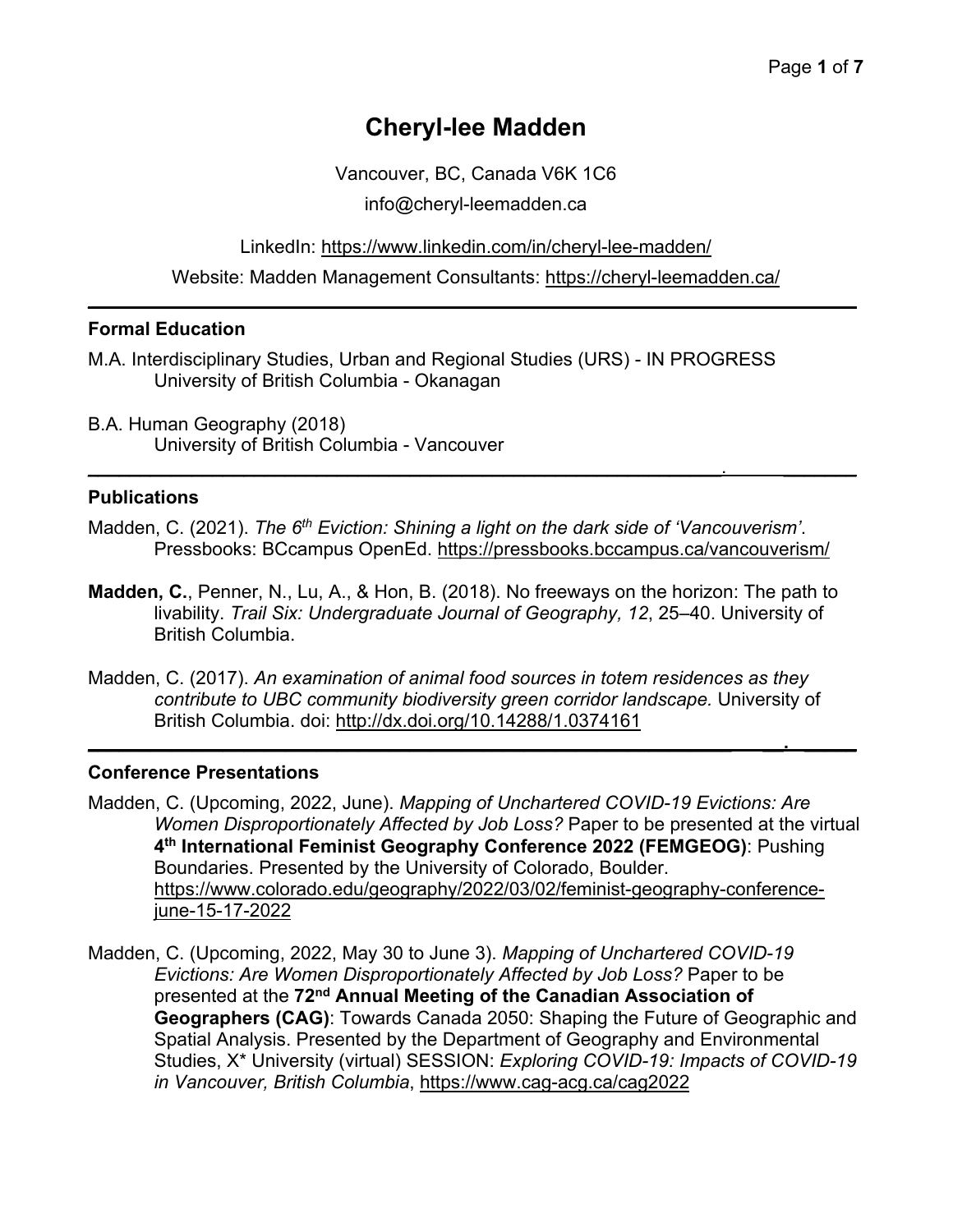#### **Conference Presentations continued**

Madden, C. (Upcoming, 2022, May). *Race and Contemporary Architecture: Making a Case for a Hogan's Alley Cultural Centre at 898 Main Street, Vancouver, BC*. Paper to be presented at the **56th Annual Conference of the Canadian Sociological Association (CSA)**: Race, Surveillance and Bureaucracy. Part of the Federation of Humanities and Social Sciences Congress. https://www.csa-scs.ca/conference/session/race-surveillance-and-bureaucracy/

 $\mathcal{L}_\mathcal{L} = \mathcal{L}_\mathcal{L} = \mathcal{L}_\mathcal{L} = \mathcal{L}_\mathcal{L} = \mathcal{L}_\mathcal{L} = \mathcal{L}_\mathcal{L} = \mathcal{L}_\mathcal{L} = \mathcal{L}_\mathcal{L} = \mathcal{L}_\mathcal{L} = \mathcal{L}_\mathcal{L} = \mathcal{L}_\mathcal{L} = \mathcal{L}_\mathcal{L} = \mathcal{L}_\mathcal{L} = \mathcal{L}_\mathcal{L} = \mathcal{L}_\mathcal{L} = \mathcal{L}_\mathcal{L} = \mathcal{L}_\mathcal{L}$ 

- Madden, C. (2022, April). *Nora Hendrix Place (NHP) Gardeners Report for the Hogan's Alley Society (HAS) on Sociology Symbolic Interactionism*. Paper presented at the **UBC Sociology Undergraduate Research Conference (SURC)**. Sociology Students' Association, University of British Columbia. https://cheryl-leemadden.ca/wp-content/uploads/2022/04/SURC-2022-Program-4-11- 22.pdf
- Madden, C. (2022, March). *GeoLive crowdsourced mapping of unchartered COVID-19 evictions: Are women disproportionately affected by job loss?* Paper presented at the virtual **2022 Symposium on Global Community Engagement**: Contested Spaces, Contested Impact. Hosted by the Office of Regional and International Community Engagement (ORICE), UBC. https://orice.ubc.ca/events/event/contested-spacescontested-impact-2022-symposium-on-global-communityengagement/?utm\_medium=email&utm\_campaign=SYM2022-Call-for-Proposals&utm\_source=Envoke-Collective-for-Gender%2B-&utm\_term=2022- Symposium-on-Global-Commu
- Madden, C. (2022, March). *GeoLive crowdsourced mapping of unchartered COVID-19 evictions: Are women disproportionately affected by job loss?* Paper presented at the virtual **Social Justice Institute (SJI) Art + Memory + Justice Symposium**: Resilient Cartographies: Everyday strategies of social justice that (re)emerged during Covid times. Theme: Undoing capitalist logics of "essential" during the pandemic. Hosted by the University of British Columbia. https://www.youtube.com/watch?v=NOyhJ9sLv1k
- Madden, C. (2022, February). *GeoLive crowdsourced mapping of unchartered COVID-19 evictions: Are women disproportionately affected by job loss?* Paper presented at the virtual annual meeting of the **American Association of Geographers (AAG)**: Gender Inequality and Empowerment in Global Perspective. Theme: Ethnonationalism and Exclusion Around the World. https://www.aag.org/wp-content/uploads/2022/02/AAG-2022-Program-1.pdf

Madden, C. (2021, November). *Mapping unchartered COVID-19 evictions: Are women disproportionately affected by job loss?* GIS Spatial Mismatch map presented at the **GIS Day Worldwide Conference** of Geographic Information Systems (GIS) Technology and Community. https://www.lib.sfu.ca/find/other-materials/data-gis/gis/gis-events/gis-day/gis-day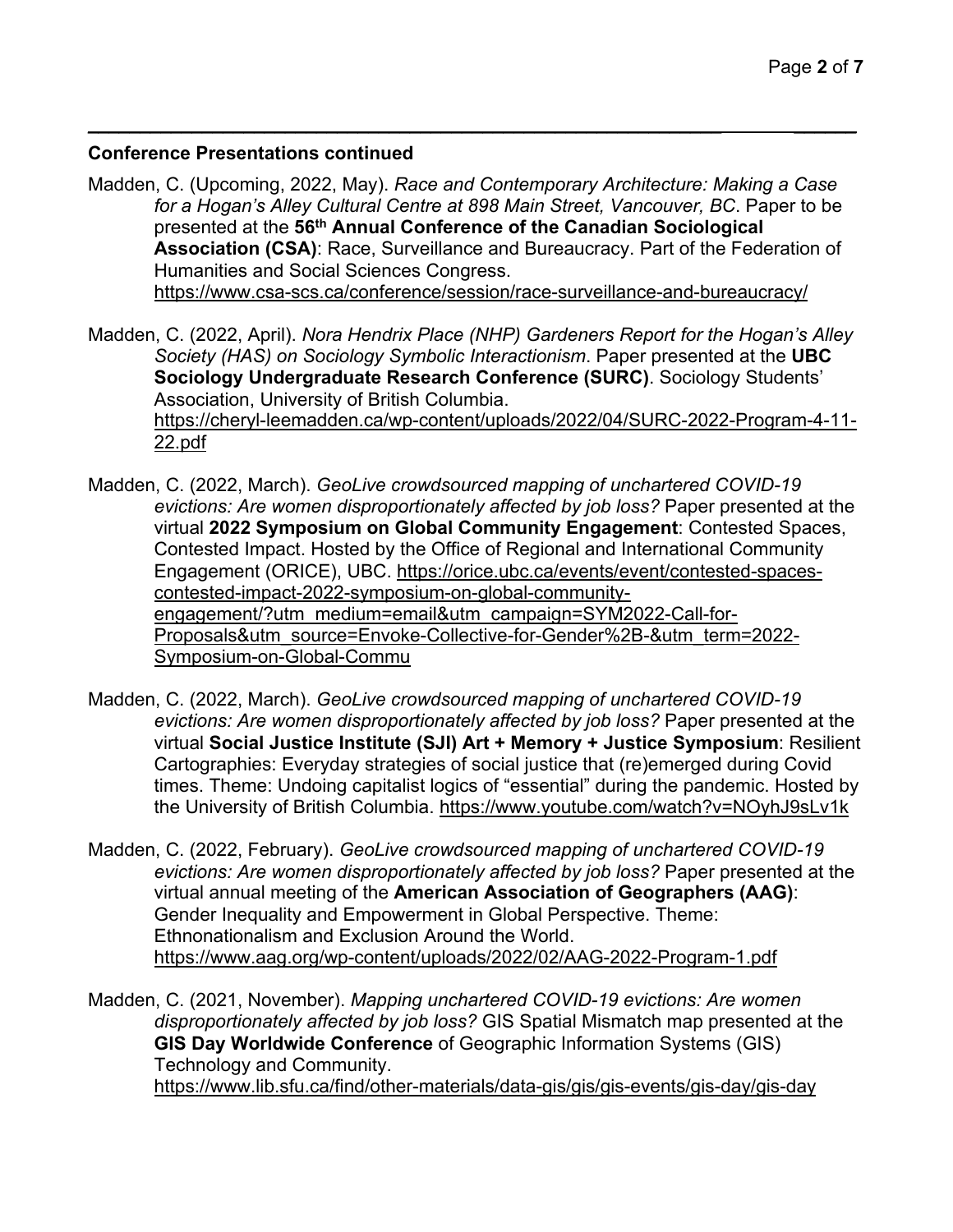### **Conference Presentations continued**

Madden, C. (2021, October). *The 6th Eviction: Shining a Light on the Dark Side of 'Vancouverism.'* Paper presented at the virtual annual conference of the **Western Association of Map Libraries (WAML)**. https://waml.org/conferences/waml-2021/speakers/

Madden, C. (2021, June). *The right to 'Vancouverism': Social reproduction placemaking in the revanchist city.* Paper presented at the virtual annual meeting of the **Canadian Association of Geographers (CAG**): New Research in Feminist Economic Geographies. University of Northern BC. https://pheedloop.com/cag2021/site/speakers/?id=SPEMZFXYLIA

 $\mathcal{L}_\mathcal{L} = \mathcal{L}_\mathcal{L} = \mathcal{L}_\mathcal{L} = \mathcal{L}_\mathcal{L} = \mathcal{L}_\mathcal{L} = \mathcal{L}_\mathcal{L} = \mathcal{L}_\mathcal{L} = \mathcal{L}_\mathcal{L} = \mathcal{L}_\mathcal{L} = \mathcal{L}_\mathcal{L} = \mathcal{L}_\mathcal{L} = \mathcal{L}_\mathcal{L} = \mathcal{L}_\mathcal{L} = \mathcal{L}_\mathcal{L} = \mathcal{L}_\mathcal{L} = \mathcal{L}_\mathcal{L} = \mathcal{L}_\mathcal{L}$ 

- Madden, C. (2021, April). *The right to 'Vancouverism': Social reproduction placemaking in the revanchist city*. Paper presented at the **Simon Fraser University Community Summit 2021**: Towards Equity. Vancouver, BC. https://www.sfu.ca/publicsquare/sfu-ps-and-you.html
- Madden, C. (2021, April). *The right to 'Vancouverism': Social reproduction placemaking in the revanchist city*. Paper presented at the virtual annual meeting of the **American Association of Geographers (AAG)**: Towards Computational Praxis for Social Justice. https://uwaterloo.ca/geographies-of-health-in-place/events/americanassociation-geographers-annual-meeting-2021
- Madden, C. (2021, March). *The right to 'Vancouverism': Social reproduction placemaking in the revanchist city*. Paper presented at the virtual annual meeting of the **Western Division of the Canadian Association of Geographers (WDCAG**): Place and Social Justice. https://www.ulethbridge.ca/artsci/geography/conference-program
- Madden, C. (2017, January). *Broadway–UBC Millennium Extension: Stop an Urban Problem– Create a Livability Survey.* Paper presented at the virtual **National Collegiate Research Conference (NCRC),** Harvard University. https://www.hcura.org/about-ncrc  $\mathcal{L}_\mathcal{L} = \mathcal{L}_\mathcal{L} = \mathcal{L}_\mathcal{L} = \mathcal{L}_\mathcal{L} = \mathcal{L}_\mathcal{L} = \mathcal{L}_\mathcal{L} = \mathcal{L}_\mathcal{L} = \mathcal{L}_\mathcal{L} = \mathcal{L}_\mathcal{L} = \mathcal{L}_\mathcal{L} = \mathcal{L}_\mathcal{L} = \mathcal{L}_\mathcal{L} = \mathcal{L}_\mathcal{L} = \mathcal{L}_\mathcal{L} = \mathcal{L}_\mathcal{L} = \mathcal{L}_\mathcal{L} = \mathcal{L}_\mathcal{L}$

### **Memberships and Professional Service**

| <b>Canadian Sociological Association (CSA)</b>        |
|-------------------------------------------------------|
| Canadian Association of Geographers (CAG)             |
| Canadian Cartographic Association (CCA)               |
| American Association of Geographers (AAG)             |
| Ten Thousand Coffees Mentoring and Development (10KC) |
|                                                       |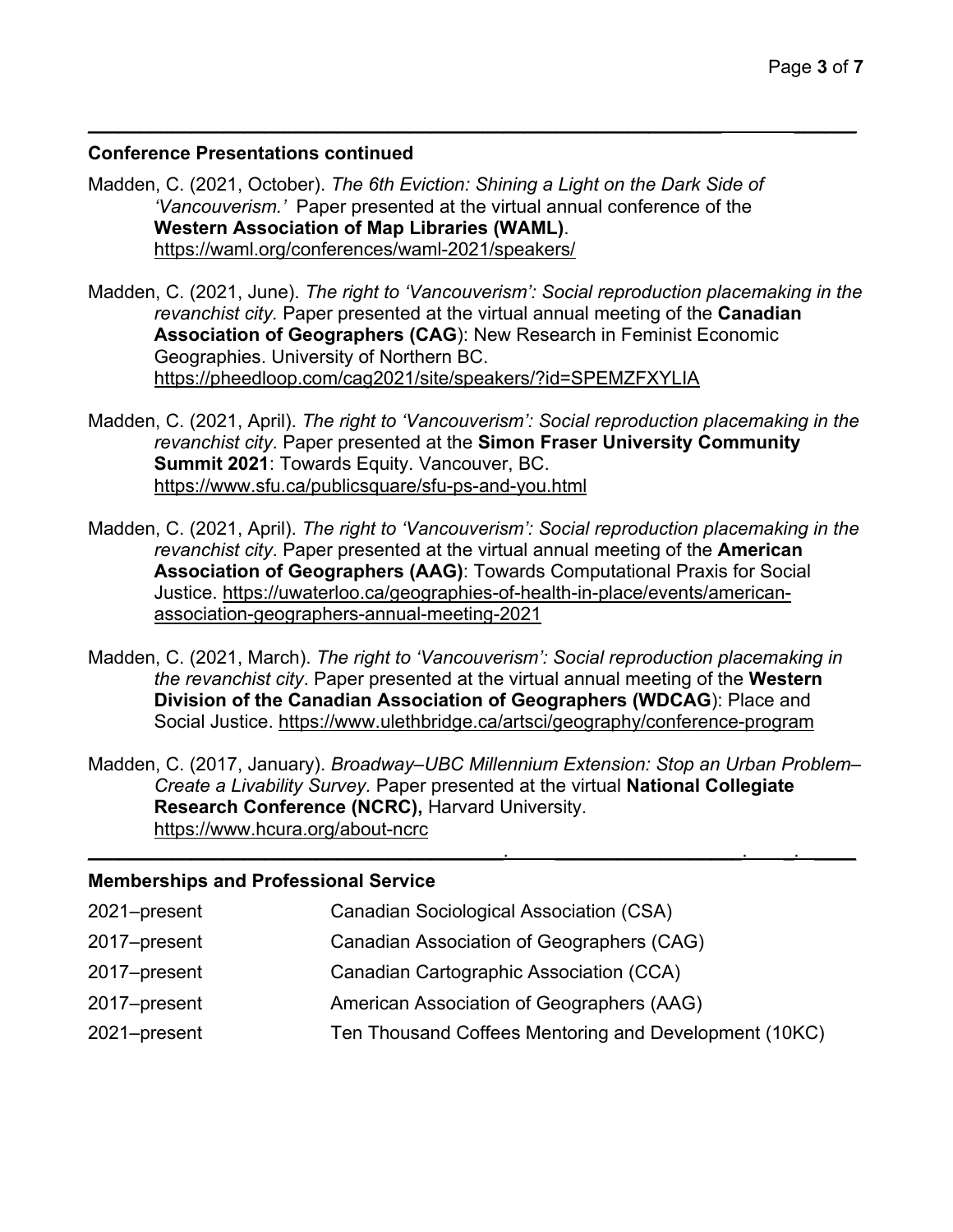# **Volunteering and Activism**

| 2021-present | <b>BC Black History Awareness Society (BCBHAS)</b><br><b>Responsibilities: Member, Board of Directors</b><br>https://bcblackhistory.ca/about-us/                                                                                                                                                                                                                                  |
|--------------|-----------------------------------------------------------------------------------------------------------------------------------------------------------------------------------------------------------------------------------------------------------------------------------------------------------------------------------------------------------------------------------|
| 2020-present | Hogan's Alley Society (HAS)<br><b>Responsibilities:</b><br>Contributed research for Nora Hendrix Place (NHP) Gardeners<br>Wrote report to Vancouver City Hall:<br>Race and contemporary architecture: Making a case for a<br>Hogan's Alley Cultural Centre, 898 Main Street, Vancouver, BC.<br>https://cheryl-leemadden.ca/wp-<br>content/uploads/2022/03/Madden C-I 20210411.pdf |

 $\mathcal{L}_\mathcal{L} = \mathcal{L}_\mathcal{L} = \mathcal{L}_\mathcal{L} = \mathcal{L}_\mathcal{L} = \mathcal{L}_\mathcal{L} = \mathcal{L}_\mathcal{L} = \mathcal{L}_\mathcal{L} = \mathcal{L}_\mathcal{L} = \mathcal{L}_\mathcal{L} = \mathcal{L}_\mathcal{L} = \mathcal{L}_\mathcal{L} = \mathcal{L}_\mathcal{L} = \mathcal{L}_\mathcal{L} = \mathcal{L}_\mathcal{L} = \mathcal{L}_\mathcal{L} = \mathcal{L}_\mathcal{L} = \mathcal{L}_\mathcal{L}$ 

# **Research Experience**

| 2021-present | <b>Statistics Canada Interviewer and Data Clerk</b><br><b>Responsibilities:</b><br>Streamlined data on the Labour Force Survey (LFS); Canadian<br>Census of Population (CEN-POP); Canadian Community Health<br>Survey (CCHS); Survey on Health Care Workers' Experiences<br>during Pandemic (SHCWEP); Business Register System (BR);<br>and Job Vacancy and Wage Survey (JVWS) |
|--------------|--------------------------------------------------------------------------------------------------------------------------------------------------------------------------------------------------------------------------------------------------------------------------------------------------------------------------------------------------------------------------------|
| 2021         | Maintained adherence to script, ensuring a robust data sample<br>SOCI 433, Directed Study (Course grade: A)<br>Cultural-Sociology-Symbolic Interactionism<br>Department of Sociology, University of British Columbia<br><b>Responsibilities:</b>                                                                                                                               |
|              | Wrote: Race and contemporary architecture: Making a case for a<br>Hogan's Alley Cultural Centre, 898 Main Street, Vancouver, BC.<br>Report to Vancouver City Hall.<br>https://cheryl-leemadden.ca/wp-<br>content/uploads/2022/03/Madden C-I 20210411.pdf                                                                                                                       |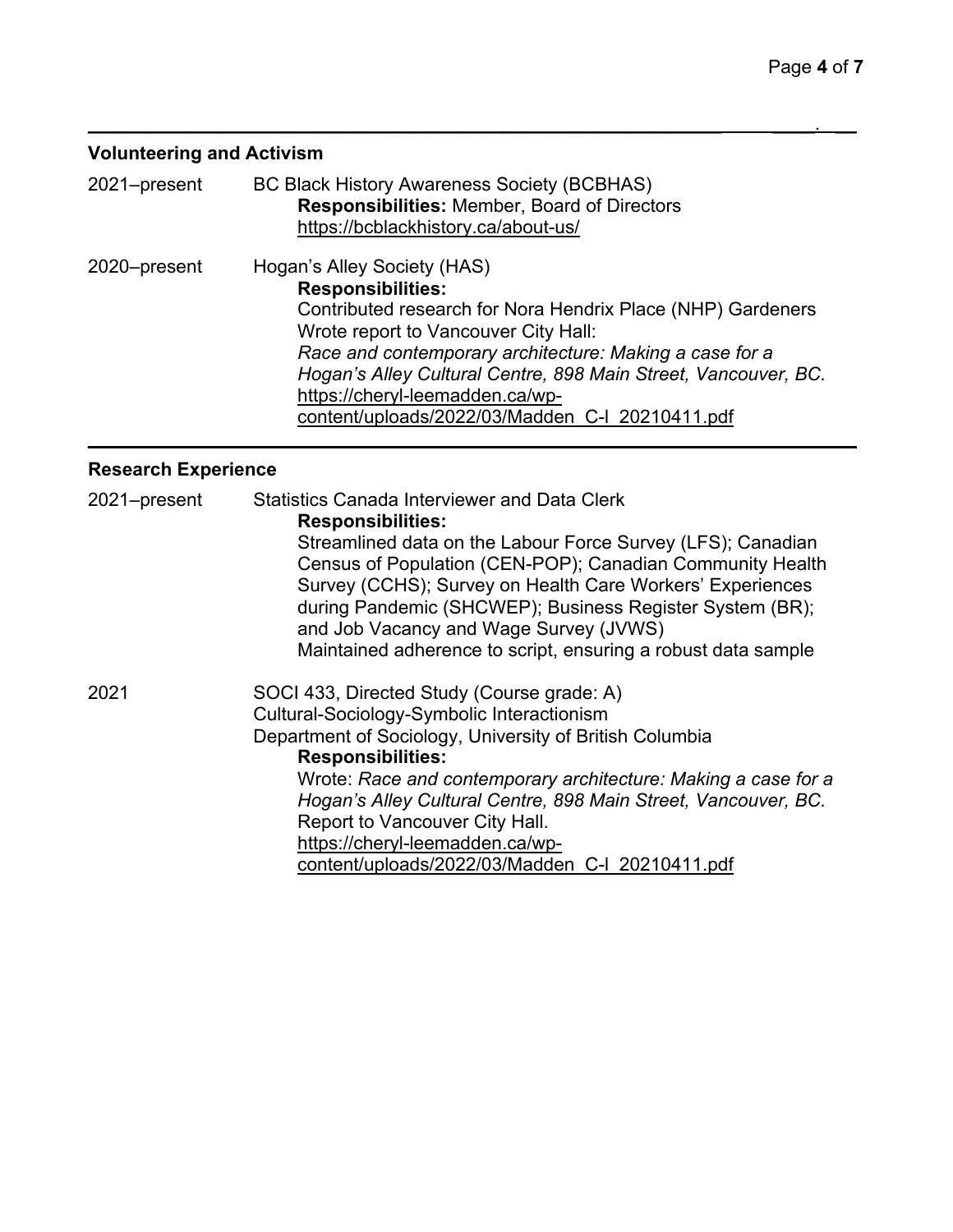# **Research Experience continued**

| 2020 | Urban Studies 400 (Course grade: A+)<br>Department of Geography, University of British Columbia<br><b>Responsibilities:</b><br>Evaluated Anova and Tukey results of 2016 Census Housing<br>Mobility data<br>Scrutinized critical urban theory resilience research creating the<br>vocabulary for imagination in politicizing and illuminating desires<br>driving diverse visions of a robust Vancouver renter sweat-equity<br>community to establish future surveys<br>Created respectful spaces for critical comparative work within the<br>Vancouver renter sweat-equity community in a GIS map<br>Analyzed potential eviction site |
|------|---------------------------------------------------------------------------------------------------------------------------------------------------------------------------------------------------------------------------------------------------------------------------------------------------------------------------------------------------------------------------------------------------------------------------------------------------------------------------------------------------------------------------------------------------------------------------------------------------------------------------------------|
| 2019 | Geography 374, Statistics<br>Department of Geography, University of British Columbia<br><b>Responsibilities:</b><br>Created Anova and Tukey analysis of DFO BC wild salmon<br>statistical data<br>Graphed declining populations and recommended future studies<br>utilizing correlation-regression analysis                                                                                                                                                                                                                                                                                                                           |
| 2019 | Curiosities of the Natural World: Escalator to Extinction<br>UBC Public Scholars Initiative, UBC Faculty of Science<br><b>Responsibilities:</b><br>Discussed rising air/water temperature trends affecting oceanic-<br>fluvial climate change impacting the BC wild salmon and Southern<br><b>Resident Killer Whale ecosystems</b><br>Engaged with Dr. Ben Freeman on Andes Aves adhering to tropical<br>flora and fauna ecological conservation principles<br>Designed BC Government watersheds and pine beetle infestation<br>datasets into an ArcGIS cartographic map                                                              |
| 2018 | Geography 450, Urban Design Studio<br>Department of Geography, University of British Columbia<br><b>Responsibilities:</b><br>Coded NYPD "Stop and Frisk" data using regression models<br>Researched Racial Formation Theory understanding Black Panther<br>film, Pan-Africanism movement<br>Produced Black Panther Gephi and AntConc cluster analysis                                                                                                                                                                                                                                                                                 |

 $\mathcal{L}_\mathcal{L} = \mathcal{L}_\mathcal{L} = \mathcal{L}_\mathcal{L} = \mathcal{L}_\mathcal{L} = \mathcal{L}_\mathcal{L} = \mathcal{L}_\mathcal{L} = \mathcal{L}_\mathcal{L} = \mathcal{L}_\mathcal{L} = \mathcal{L}_\mathcal{L} = \mathcal{L}_\mathcal{L} = \mathcal{L}_\mathcal{L} = \mathcal{L}_\mathcal{L} = \mathcal{L}_\mathcal{L} = \mathcal{L}_\mathcal{L} = \mathcal{L}_\mathcal{L} = \mathcal{L}_\mathcal{L} = \mathcal{L}_\mathcal{L}$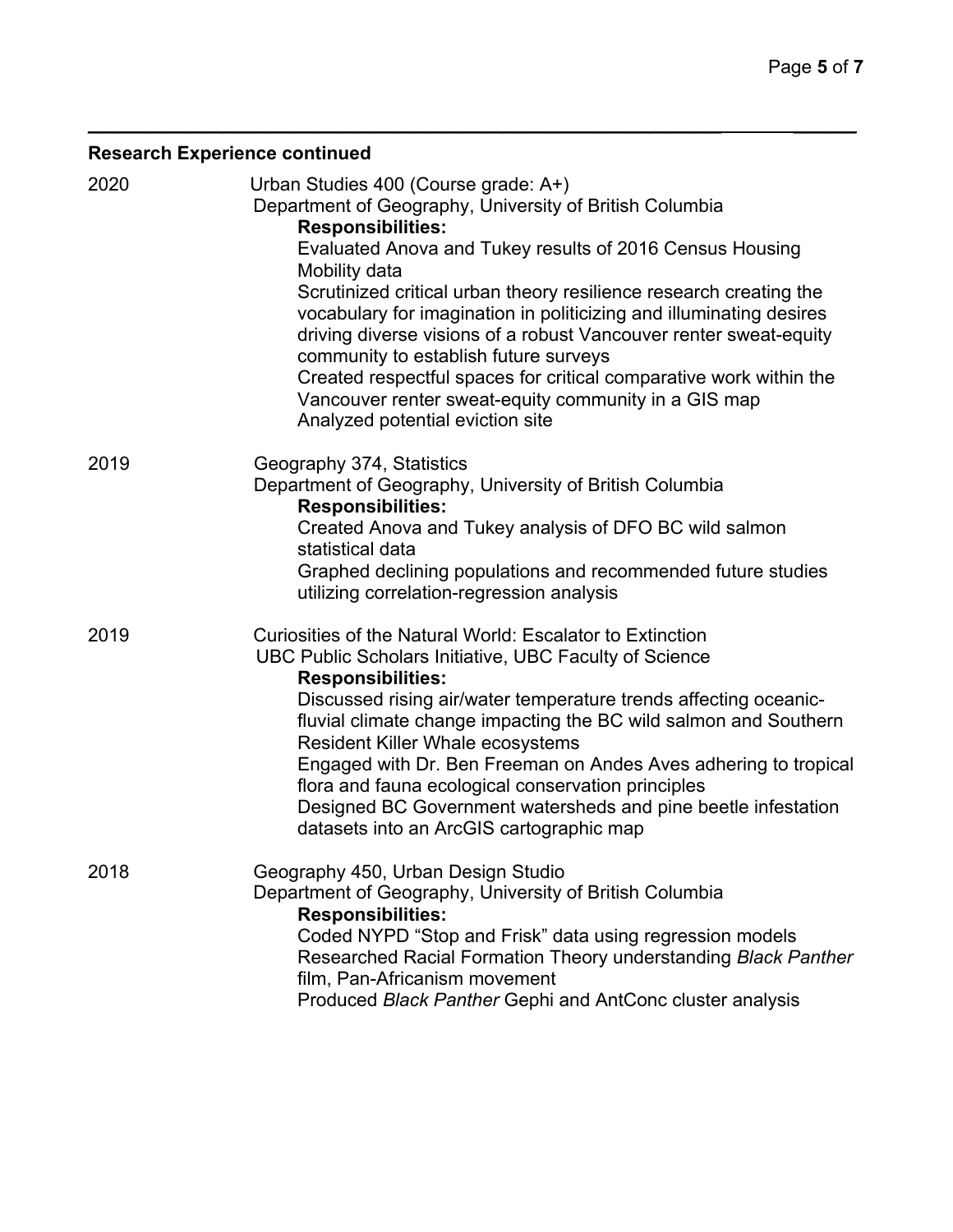# **Service to the University of British Columbia**

| 2022      | UBC Geography Students' Association (GSA) and Environmental Policy<br><b>Association (EPA) Sustainability Careers Event</b><br><b>Responsibilities:</b><br>Spoke on career as Statistics Canada interviewer; Beaty<br>Biodiversity Museum education volunteer; and owner of Madden<br>Management Consultants urban planning research services<br>https://cheryl-leemadden.ca/mmc-services/                             |
|-----------|------------------------------------------------------------------------------------------------------------------------------------------------------------------------------------------------------------------------------------------------------------------------------------------------------------------------------------------------------------------------------------------------------------------------|
| 2021      | <b>UBC Geography Students' Association (GSA)</b><br><b>Responsibilities:</b><br>GeoTalk: Led presentation on Covid-19 job loss experienced by<br>women                                                                                                                                                                                                                                                                 |
| 2020-2021 | <b>UBC CAPACity Urban Study Student Club</b><br><b>Responsibilities:</b><br>Brainstormed city capacity building, city planning, and urban design<br>through a justice and equity lens in a guest speaker/mentor position<br>Offered my sweat-equity capacity-building experiences and insights                                                                                                                         |
| 2016-2017 | <b>Editor, Trail Six: Undergraduate Journal of Geography, Volume 12.</b><br>University of British Columbia                                                                                                                                                                                                                                                                                                             |
| Languages |                                                                                                                                                                                                                                                                                                                                                                                                                        |
| 2017      | Musqueam language, hangaminam UBC FNEL Program                                                                                                                                                                                                                                                                                                                                                                         |
|           | <b>Training and Personal Development</b>                                                                                                                                                                                                                                                                                                                                                                               |
| 2022      | SOCI 354 201, Community Studies (GPA 92%, Course grade: A+)<br>Department of Sociology, University of British Columbia<br>Focus:<br>Organization of human communities: collective activities including<br>family, work, neighbourhood, formal and informal networks                                                                                                                                                    |
| 2021      | SOCI 433, Directed Study, Cultural-Sociology-Symbolic Interactionism<br>Department of Sociology, University of British Columbia<br><b>Responsibilities:</b><br>Wrote Report to Vancouver City Hall:<br>Race and contemporary architecture: Making a case for a Hogan's<br>Alley Cultural Centre, 898 Main Street, Vancouver, BC.<br>https://cheryl-leemadden.ca/wp-<br>content/uploads/2022/03/Madden C-I 20210411.pdf |

 $\mathcal{L}_\mathcal{L} = \mathcal{L}_\mathcal{L} = \mathcal{L}_\mathcal{L} = \mathcal{L}_\mathcal{L} = \mathcal{L}_\mathcal{L} = \mathcal{L}_\mathcal{L} = \mathcal{L}_\mathcal{L} = \mathcal{L}_\mathcal{L} = \mathcal{L}_\mathcal{L} = \mathcal{L}_\mathcal{L} = \mathcal{L}_\mathcal{L} = \mathcal{L}_\mathcal{L} = \mathcal{L}_\mathcal{L} = \mathcal{L}_\mathcal{L} = \mathcal{L}_\mathcal{L} = \mathcal{L}_\mathcal{L} = \mathcal{L}_\mathcal{L}$